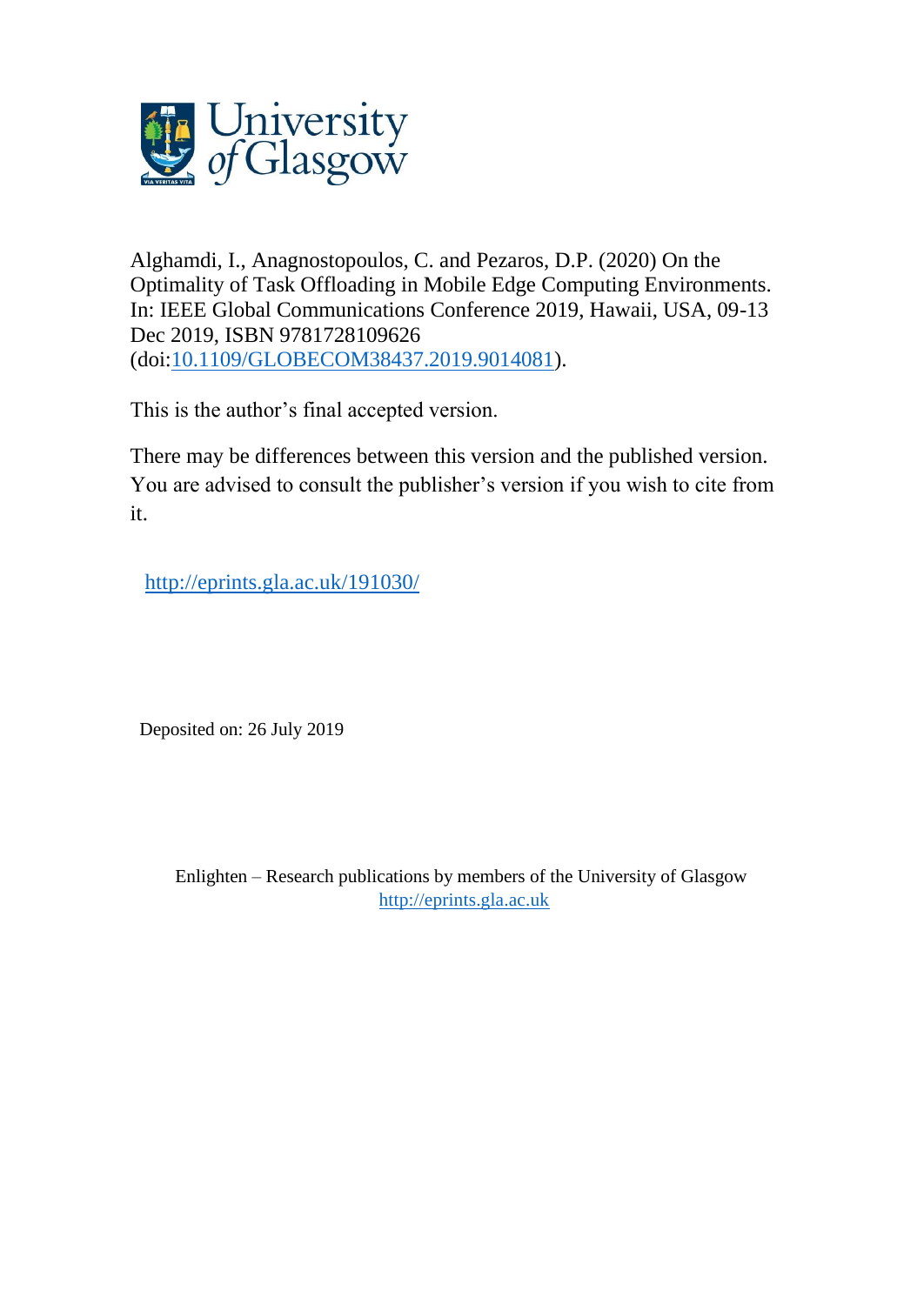# On the Optimality of Task Offloading in Mobile Edge Computing Environments

Ibrahim Alghamdi *University of Glasgow, UK* i.alghamdi.1@research.gla.ac.uk

Christos Anagnostopoulos *University of Glasgow, UK* christos.anagnostopoulos@glasgow.ac.uk

Dimitrios P. Pezaros *University of Glasgow, UK* dimitrios.pezaros@glasgow.ac.uk

*Abstract*—Mobile Edge Computing (MEC) has emerged as new computing paradigm to improve the QoS of users' applications. A challenge in MEC is computation (task/data) offloading, whose goal is to enhance the mobile devices' capabilities to face the requirements of new applications. Computation offloading faces the challenges of *where* and *when* to offload data to perform computing (analytics) tasks. In this paper, we tackle this problem by adopting the principles of Optimal Stopping Theory contributing with two time-optimized sequential decision making models. A performance evaluation is provided using real world data sets compared with baseline deterministic and stochastic models. The results show that our approach optimizes such decision in single user and competitive users scenarios.

*Index Terms*—Mobile edge computing, tasks offloading, optimal stopping theory, sequential decision making.

## I. INTRODUCTION

Recently, mobile devices and applications with different functionality, such as drones, Vehicular Networks (VN) have emerged. This development has enabled computing and sensing devices to launch applications such as Augmented Reality (AR) [1], Internet of Things (IoT)-based predictive analytics tasks at the edge [2], intelligent vehicle control, traffic management, and interactive applications [3]. Although such mobile devices have computing capabilities to run such applications, they still cannot efficiently handle them. The reason for this limitation is that modern applications require significant processing in relatively short time and consume significant energy. Such limitations have motivated the emergence of the *computation offloading* concept. Computation offloading is the process of sending a computation task and its data to a remote server for delegating this computation [4]. As the emerging applications require intensive computation processes, computation offloading provides a promising solution to overcome the limitation of the mobile node. A study showed the benefit of task offloading for the Percipio AR application [5]: the computation offloading reduces latency up to 88% and energy consumption of mobile devices up to 93%. The Mobile Edge Computing (MEC) paradigm is a promising environment for computation offloading. The rationale architecture of this concept is to offer cloud services *closer* to mobile nodes by placing data-centres/servers at the edge of the network in e.g., Base Stations (BS), indoor places such Wi-Fi and 3G/4G access points [6] or Roadside Units (RSU) [3].

Motivation & Challenge: Computation offloading in MEC environment faces several challenges, with the most significant one being: *the decision of when and where to offload task/data to perform a computing task while the user is on the move*. The decision making of tasks offloading is of high importance as it is expected to directly affect the Quality of Service (QoS) of the application including the inherent latency due to the current MEC server load and the transmission/communication status between mobile nodes and the MEC server. Moreover, the envisioned deployment of MEC servers in the 5G technology brings new challenges. As mobile nodes move between many MEC servers, they should ideally connect to the *best* server and at the *best time* in terms of servers' load. MEC servers' load have large variation, e.g., in some time, there are a large number of users concurrently using the same server, whereas in others only a few users are connecting [7]. The challenge is then to deal with the computation offloading decision given we experience large variations with respect to the QoS of mobile nodes. Once an offloading decision has been made, should the offloading happen right away or it would be better to delay the offloading for later in order to find a better MEC server in terms of load? Can we efficiently predict this postponement in light of finding a *better* MEC server?

In this work, we argue that in MEC environment, the computation offloading decision can be *optimized and managed* by applying the principles of the Optimal Stopping Theory (OST). In this context, while the mobile node is sequentially roaming (connecting) through MEC servers with different loads and different network conditions, the mobile node has to *locally and autonomously* decide which server should be used for offloading the data to perform the computing task best. The remainder of this paper is organized as follows: we summarize related work and present our contribution in Section II, while details of the proposed OST-based decision making system are described in Section III. Performance evaluation results are provided in Section IV, and Section V concludes the paper and outlines future research directions.

### II. RELATED WORK & CONTRIBUTION

Most of the approaches for task offloading at the edge focus on the decision of whether the task should be processed locally or offloaded to Cloud. There are two main objectives: minimization of (1) the execution delay and (2) energy consumption. The ST-CODA [8] method refers to a spatio-temporal computation offloading decision that supports a mobile node to decide where and when to offload tasks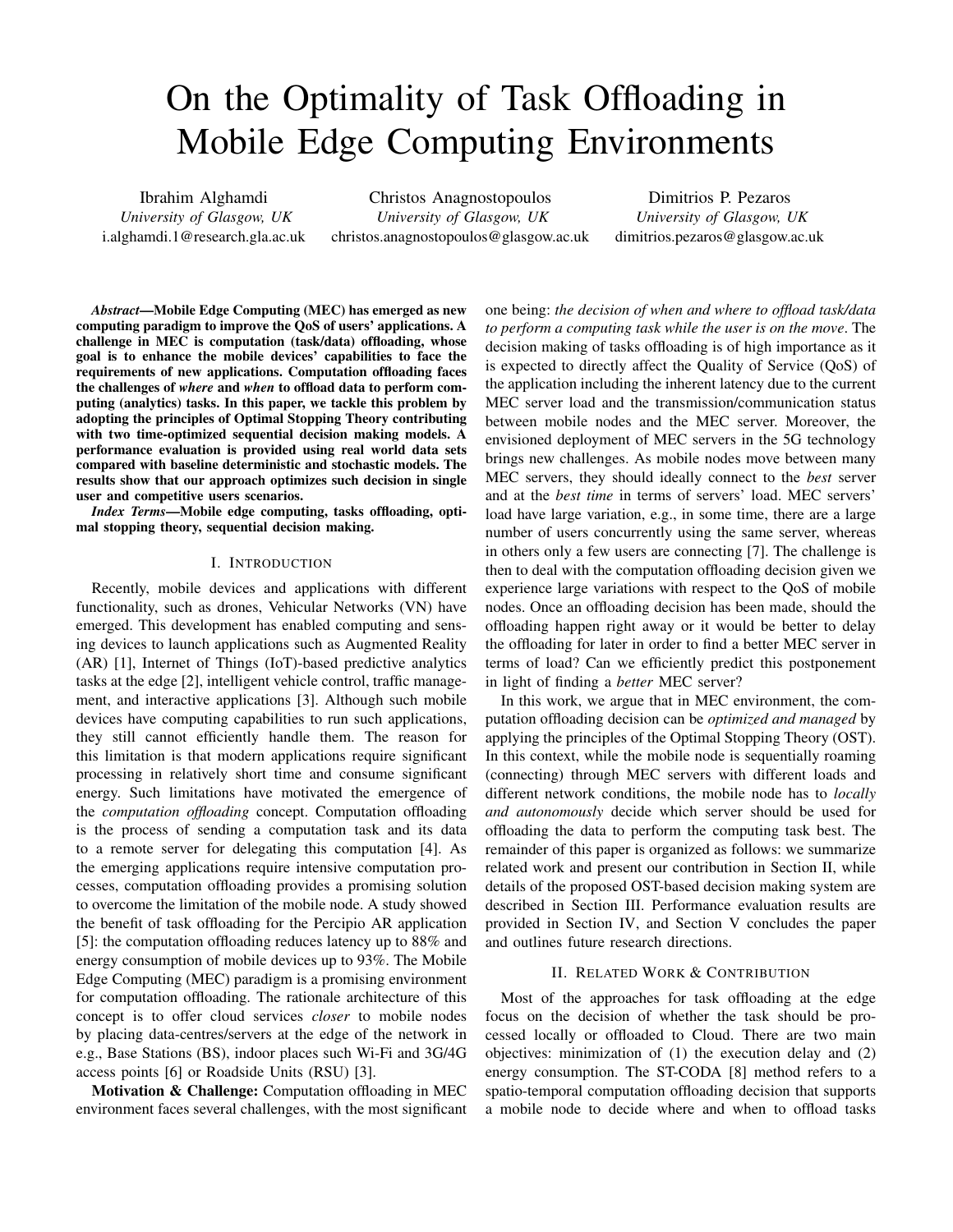dealing with the transmission costs in Cloud-enabled heterogeneous networks. Our work is different from [8] because our time-optimized decision refers only to task offloading to edge/MEC servers rather than the Cloud. In [8], the method defers the offloading decision until a low cost network is found. Our approach, however, *optimally* defers the offloading decision until a lightly loaded server with low transmission delay is found. By considering the load of MEC servers and their transmission delay, we are more likely to provide higher expected QoS to applications. The work in [9] presents a decision strategy specifically for data mining applications. When the device has collected data from different sources, then it scans and gets a list of available edge servers and picks the best one in terms of available resources. However, since the mobile node is moving, there might be a better server in its path (which is not considered by the communication interface at the moment of scanning) due to movement to different places. Hence, there might be a better MEC server in terms of execution delay. This opportunity is considered in our method. The work in [10] proposes a cooperative method to minimize the energy consumption and task execution latency. The considered method is for Unmanned Aerial Vehicle (UAV) applications that capture photos/videos which are offloaded to an edge server. When the task is generated by the UAV, a centralized system orchestrator should determine which server should be selected, what data rate ought to be adopted to transmit data to the selected server, and how much workload each server should be allocated. In [10], the decision is made by the orchestrator, while in our method, the decision is autonomously made by the mobile node itself dealing with heterogeneous operators of MEC servers. In [11], the authors proposed a centralized offloading algorithm implemented in CONCERT architecture (SDN for MEC) proposing a shortterm prediction of an offloading decision including the amount of data to be offloaded together with the communication path. Their goal is to minimize the energy consumption while satisfying the delay constraint. Our work differs in the offloading decision deployment run on the mobile node given that it is efficient to execute thus avoiding a centralized management system. The method in [12] determines which part of the application should be offloaded and proceeds with an offloading decision based on the current state of the node's resources modelled as a Markov Decision Process using Qlearning for training. The main goal is to minimize the delay of the offloaded applications considering the mobile fog in close proximity, the adjacent mobile fog, or the Cloud as feasible offloading sites. In our work we study the case where the mobile node only offloads to a MEC server out of a set of feasible MEC servers. A machine-learning method for task offloading is proposed in [13], which considers whether a task should be executed locally or not. Our proposed work could support the method in [13] to optimally decide which server to offload and what time the offloading should occur under the objectives of total delay minimization and the probability of selecting the best server, as will be shown later. The work in [14] proposes an offloading decision model for vehicles, which

decides which part of the application should be done locally or in Cloud given task requirements. A heuristic mechanism for partitioning and scheduling between the vehicular and Cloud is proposed. This work is specifically designed for cloud-based architectures and focuses on the decision regarding which part of application should be offloaded. In [15], we proposed a time-optimized task offloading decision making in MEC environments that minimizes the total delay when offloading task/data and compared such method to the optimal solution. One limitation of our previous work is that we considered that the number of MEC servers is known to mobile nodes. In this paper, we depart from our previous method considering the realistic case where the mobile nodes do not know the number of servers and provide two models dealing with two different *objectives for optimization in task offloading*.

Contribution: Our method can be adopted in different applications integrated with offloading decision algorithms and is efficient to run on the mobile devices. In contrast to the previous work, we explicitly focus on the *decision* regarding which MEC server (or simply server) and which time should be determined for offloading after a decision has been made by one of the previous methods. Our contribution is threefold:

- Derived by [15] and [3], we propose a model that maximizes the chance of offloading to the optimal server.
- Extend our work [15] by proposing a model for the realistic case where the number of servers is unknown.
- Provide comprehensive comparative evaluation of our models with others in a single & competitive setting.

Our method is suitable for MEC applications such VN [3], UAV [10] or for data mining applications (e.g., activity recognition [9]) as the mobile nodes roam among servers deployed at the edge of the network. To the best of our knowledge, this is the first work to consider the decision offloading strategy as an OST problem with the objective of maximizing the chance of offloading at the best server and minimizing the expected delay given an unknown number of servers.

## III. TIME-OPTIMISED OFFLOADING DECISION MAKING

# *A. System Model and Problem Formulation*

Although we envision our proposed methods in many MEC applications, in this paper we consider the case of VN applications as studied in [3] and presented in Fig. 1. In such a setting, RSUs are deployed along the road. RSUs are equipped with servers that provide computing resources for vehicles in the road to perform a computing task. The vehicles can generate different types of data to be processed by the server. For example, these data can be for real time services such as image recognition, image processing or analytical task for data generated by embedded sensors within the car [16] or any other tasks as inferential and predictive analytics [17], statistical learning models building and/or models selection, [18]. Furthermore, the task can be generated by the passengers in vehicles using smart phones. The connection to the server can be made through LTE wireless link at a time. For each server, at each time instance, there is a temporal *load*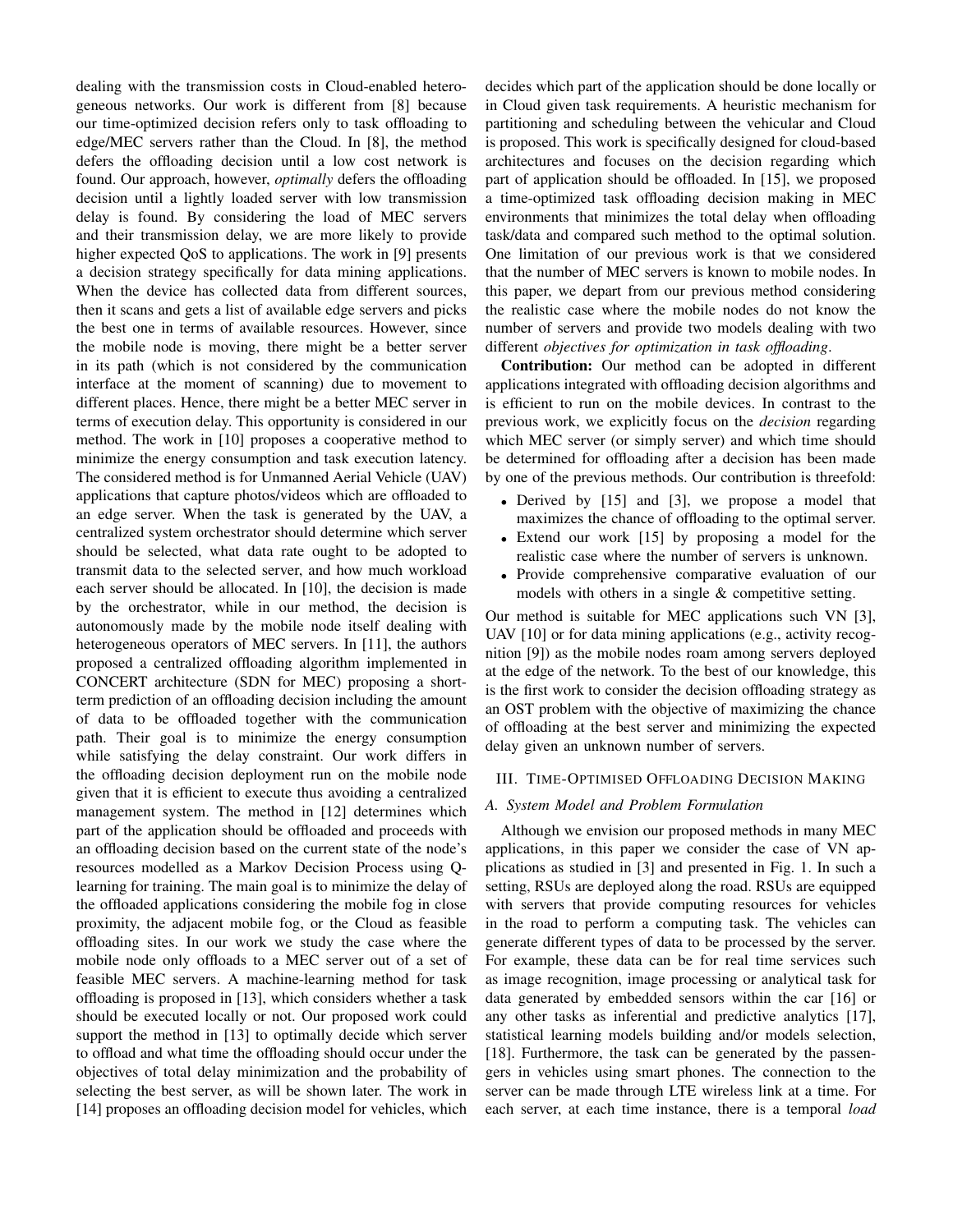

Figure 1: Tasks/data offloading in a VN scenario.

associated with it. Such load refers to the number of user requests the server is processing. There is also a transmission delay from the user to the server, which can be estimated by the expected time for uploading the data to the server and receiving the processed data/analytics results back. The execution delay for a task, hereinafter is referred to as total delay, on the server, notated by  $X$ , incorporates, as stated in [19]: (1) the transmission duration  $X_T$  of the offloaded data to the server; (2) the processing time  $X_P$  at the server; (3) the time spent  $X_R$  to receive the processed data from the server. We assume the existence of an offloading decision framework implemented in the mobile node from previous work, which provides the entities of a network/edge servers profilers as implemented in [13]. This is adopted to provide information about the current  $X_T$ ,  $X_P$ ,  $X_R$  delays. Specifically, once a task is generated and needs to be offloaded then, at each time, the mobile node checks the current state of the server load and the network condition. The node may connect to a new server or it might be in the range of the same server. This is based on the speed of the mobile node or/and the density of the servers in the vicinity. In both cases, we focus on optimizing the decision on *when* to offload the tasks/data to an available server. Formally, our objectives are (i) *to maximize the chance of offloading to the optimal server* and (ii) *to minimize the expected total delay*  $\mathbb{E}[X]$ . To keep the continuity of the connection, we assume that there is a mobility management entity in the server [19] which implements a mobility management algorithm, such as path selection, power control algorithms [19], [20] or predictive model as in [3]. We deal with these two objectives by contributing with two timeoptimized decision making models adopting the principles of the Optimal Stopping Theory (OST). The OST is concerned with the problem of choosing the best time to take an action based on sequentially observed random variables in order to minimize an expected cost [21], [22].

# *B. Maximizing the Probability of Offloading to the Best Server*

Our first objective deals with the case that the number  $n > 0$  of the available servers, which are candidates for task offloading, is known to a mobile user. The objective is to *maximize the probability of selecting the best server for task offloading*. The mobile node is on-line observing a sequence of candidate servers, which are locally ranked in the node from the best to the worst w.r.t. a performance criterion, i.e., the current total delay  $X$ . At each observation, the node should decide whether to choose the current available candidate server or not. In the latter case, in this work, the node cannot recall its decision, i.e., if a candidate server is rejected for selection, it cannot be recalled. The challenge is that the node desires to define an offloading policy/rule which *maximizes the chance of choosing the best server w.r.t. the ranking seen so far*. Every server is relatively ranked based on the previous observed servers and can only be checked sequentially and in a random order. Once a server is relatively ranked and rejected, this choice cannot be re-called. The node should maximize the probability to select the candidate among the  $n$  candidates, which is *globally* ranked best. This is cast as a Best-Choice Problem (BCP) [21]. In our BCP, we seek the offloading rule that maximizes the probability  $P_n^*$  of selecting the best of all n servers and the corresponding probability of that success. Let us call the t-th server *candidate*, if it is relatively best in terms of  $X_t$ ,  $t = 1, \ldots, n$ . We then define a positive integer  $r_n \in \{1, \ldots, n\}$ , defined as

$$
r_n = \min\{r \ge 1 : \frac{1}{r} + \frac{1}{r+1} + \dots + \frac{1}{n-1} \le 1\}, (1)
$$

for  $n \geq 2$ . Based on the BCP, the optimal policy is to reject the first  $r_n - 1$  servers and then select the first candidate, if any, to offload the tasks.

Theorem 1. *The optimal probability in selecting the best candidate in the BCP in (1) is given by:*

$$
P_n^*(r_n) = \frac{r_n - 1}{n} \sum_{k=r_n}^n \frac{1}{k - 1}
$$
 (2)

 $\Box$ 

*Proof.* Proof is omitted due to space limitations.

In the case where there is a relatively high number of servers, the optimal probability  $\lim_{n\to\infty} P_n^* = \lim_{n\to\infty} \frac{r_n}{n}$  $e^{-1} \approx 0.368^1$ . Based on this approximation and Theorem 1, we provide the optimal policy for maximizing the probability of finding the best server out of  $n$  available servers.

Proposition 1 (BCP-based Optimal Task Offloading Policy). *The node observes the first* n/e *servers and ranks them immediately w.r.t. their total delay provided by each of them upon request. Then, the node offloads their task/data to the first* t-th server with  $t > \lfloor n/e \rfloor$  which is ranked as the relatively *best server compared to the previously ones.*

Based on this optimal offloading policy, the node is guaranteed to maximize the probability of offloading the task/data to the best server. If no offloading decision is made after observing the  $n$  servers, the node offloads the task/data to the n-th server, since no recall is allowed.

# *C. Minimizing the Expected Total Delay of Task Offloading*

Task offloading to the optimal server, i.e. to the server with the minimum expected total delay is not trivial. By applying a satisfactory strategy to minimize the total expected delay is actually beneficial in the context of applications. Our challenge is then to find an optimal policy with the objective being the minimization of the total expected delay. This is different with the previous policy (maximizing the probability of finding the

<sup>1</sup>When  $n \to \infty$ , we obtain the well-known Secretary Problem [22].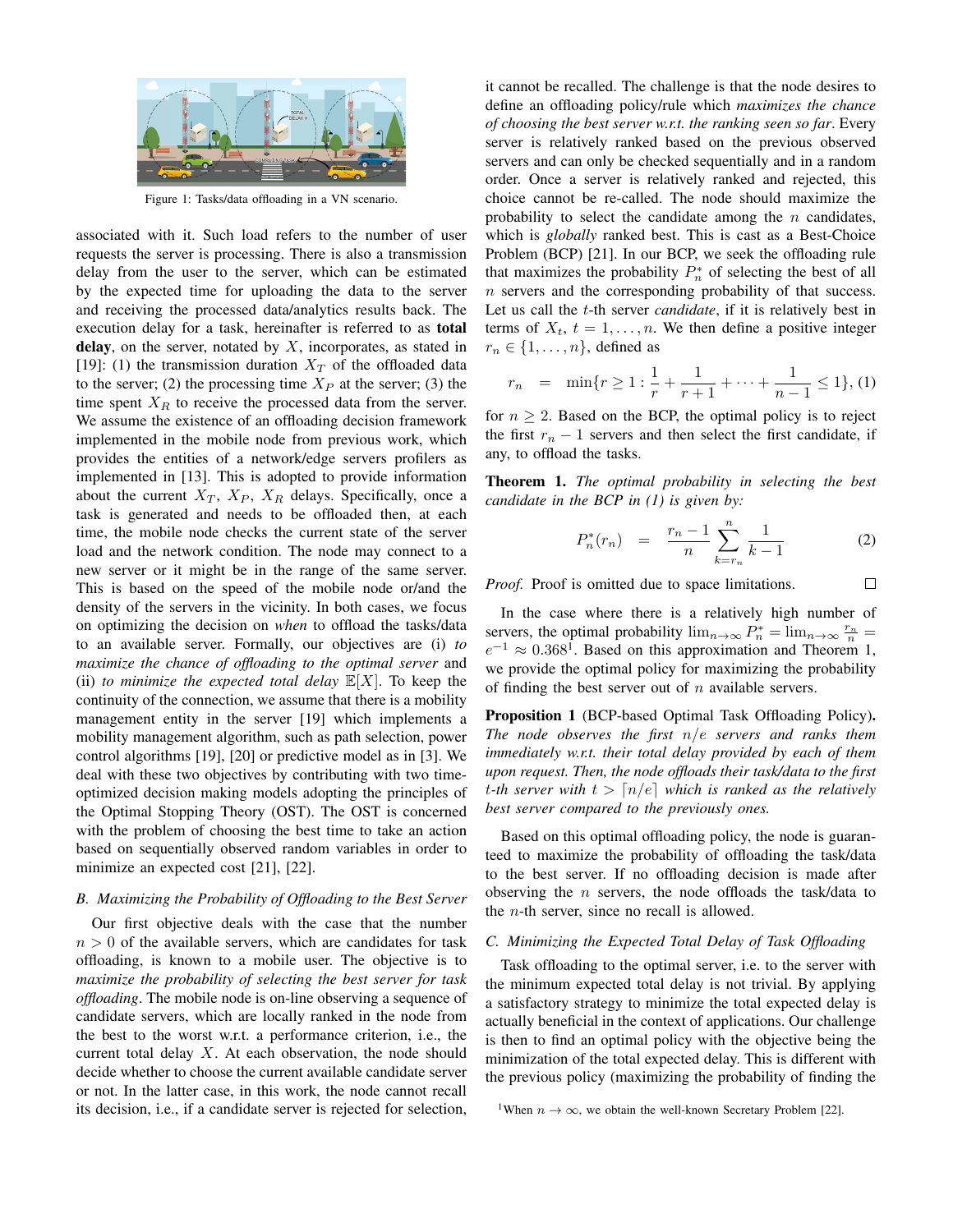best), since now we care for minimization of the sequentially observed delay values. In our previous work [15] we dealt with this delay minimization with the assumption that the number of the servers  $n$  is known to the nodes. We now drop this assumption and contribute with an optimal policy for delay minimization where the number of server is unavailable to the nodes including a cost for delaying, thus, being applied in realistic scenarios. Let  $X_t$  be the random variable denoting the total delay the node is observing for the  $t$ -th server at time  $t$ . We desire to find when to offload to which server that minimizes the total expected delay  $\mathbb{E}[X]$ . However, the node *pays* c cost units per observation when it has not yet offloaded the task/data. The cost can be application specific e.g., the rate the gathered data turn obsolete before being processed, a degree of urgency for task computation, the cost for requiring access to a server to ask for its current load. We then define the cost function  $Y_t$  at time t *including* the cost for observing servers up to t and the load  $X_t$  of the t-th server as:

$$
Y_t = X_t + ct. \tag{3}
$$

The target is to find the optimal offloading time  $t^* =$  $\arg \min_{t \geq 1} \mathbb{E}[Y_t]$  to decide to offload task to the  $t^*$ -th server such that up to  $t^*$  the expected cost  $\mathbb{E}[Y_{t^*}]$  in (3) is minimized.

Theorem 2 (Cost-based Optimal Task Offloading Policy). *The node minimizes the expected cost in (3) by offloading at the first* t*-th server such that:*

$$
t^* = \min\{t > 0 : X_t \le V^*\}\tag{4}
$$

*where the* V ∗ *is the solution of:*

$$
\int_{V^*}^{\infty} (x - V^*) dF(x) = c.
$$
 (5)

where  $F(x) = \int x p(x) dx$  is the Cumulative Density Function *(CDF) of the load* X*.*

*Proof.* Proof is omitted due to space limitations.  $\Box$ 

Theorem 2 states that, the node offloads the task to the first server whose  $X_t \leq V^*$ , where the  $V^*$  value is the solution of (5). For instance, given a uniformly distributed load  $X \in [0, 1]$ , i.e.,  $F(x) = x$  and thus  $dF(x) = dx$ , we obtain for  $V^* \in$  $[0,1]: \int_{V^*}^{1} (x - V^*) dF(x) = (1 - V^{*2})/2$  while for  $V^* < 0$ :  $\int_0^1 (x - V^*) dF(x) = 1/2 - V^*$ . Hence, based on Theorem 2,  $V^* = 1 - (2c)^{(1/2)}$  for  $c \le 1/2$ , and  $V^* = -c + (1/2)$  for  $c > 1/2$ . Fig. 2 (left) shows the  $V^*$  optimal threshold vs the cost associated for a total delay following normal distribution  $F(x) = 0.5(1 + \text{erf}(\frac{x-\mu}{\sqrt{2g}}))$  with a mean  $\mu = 50$  and standard deviation  $\sigma = 20$ ; erf() is the error function. A lower cost  $c$  indicates accepting higher total delay, whereas higher cost means a high demand for a small total delay. Also, when we choose a low cost, then the offloading will happen very early at the beginning of the offloading process.

In real-life scenarios, the node should incrementally approximate the CDF of the observed load  $X$  based on past load values. This can be achieved by on-line Kernel Density Estimation (KDE) using Gaussian kernel function  $K(u)$  =



Figure 2: (Left) The  $V^*$  value for  $\mu = 50$  and  $\sigma = 20$  for load X vs. cost c; (right) taxis trajectories in Rome.

 $\frac{1}{\sqrt{2}}$  $\frac{1}{2\pi}e^{-0.5u^2}$  of width  $h > 0$ , which is widely adopted in an on-line mode, i.e.,  $\hat{F}_t(x) = \frac{1}{th} \int_0^{x_{\text{max}}} \sum_{k=1}^t K(\frac{x-x_k}{h}) x dx$ , where  $x_{\text{max}}$  is the maximum observed load value. A rule-ofthumb<sup>2</sup> width estimator is  $h \approx 1.06 \sigma t^{-1/5}$ . The CDF  $\hat{F}_t(x)$ is approximated at the t-th time where the node has observed up to t load values  $\{x_1, \ldots, x_t\}$  since the last task offload. Hence, the CDF can be efficiently incrementally updated as:

$$
\hat{F}_t(x) = \frac{t-1}{t}\hat{F}_{t-1}(x) + \frac{1}{th} \int_0^{x_{\text{max}}} K(x, x_t) x dx. \tag{6}
$$

After calculating  $V^*$  for a given cost  $c$ , the node starts off the load observation per server, one at a time: If it is less than V ∗ , the node offloads the task; otherwise, it continues checking for a better load before a pre-defined deadline. When the node has not yet offloaded its task after the deadline, the node has to offload to the last observed server.

## IV. PERFORMANCE EVALUATION

Data Set: We used the real dataset of taxi cabs' movements in Rome [23]. The dataset contains GPS coordinates of 320 taxis collected over 30 days. For each row we have the cabid, date/time and GPS coordinates of the cab's location. For the servers, we used the *k-means* clustering algorithm [24] to divide the GPS coordinates to a set of cells (servers). For the total delay, for each movement, we assumed that the mobile node is observing (connecting to) a server to get the total delay. Thus, for each row, we added a total delay that follows normal distribution with mean  $\mu = 50$  and standard deviation  $\sigma = 20$ . We considered one day trace for 50 cars and focused on one minute movements (date: 2014-02-01 from 00:00:00.73 until 00:00:58.56). Each taxi makes on average 4-5 movements in this time interval. Table I shows a sample of the data we used to evaluate our proposed models, and Fig 2 (right) shows the real movements of the 50 cars in Rome's map in the specified time interval. For example, in Table I, in the first row, car 156 was in position (41.88,12.48); at time (00:00:00.73), the mobile node observes the total delay of the server 4, which has a total delay 80.61 ms. Note that, in Table I, car 156 stays at the same location (within the range of cell 4), but there is variation in terms of total delay. Thus, with respect to the first objective, when we have the same server during the user movements, we try to optimize the decision of selecting the

<sup>&</sup>lt;sup>2</sup>Silverman, B.W. (1986). Density Estimation for Statistics and Data Analysis. London: Chapman & Hall/CRC. p. 45.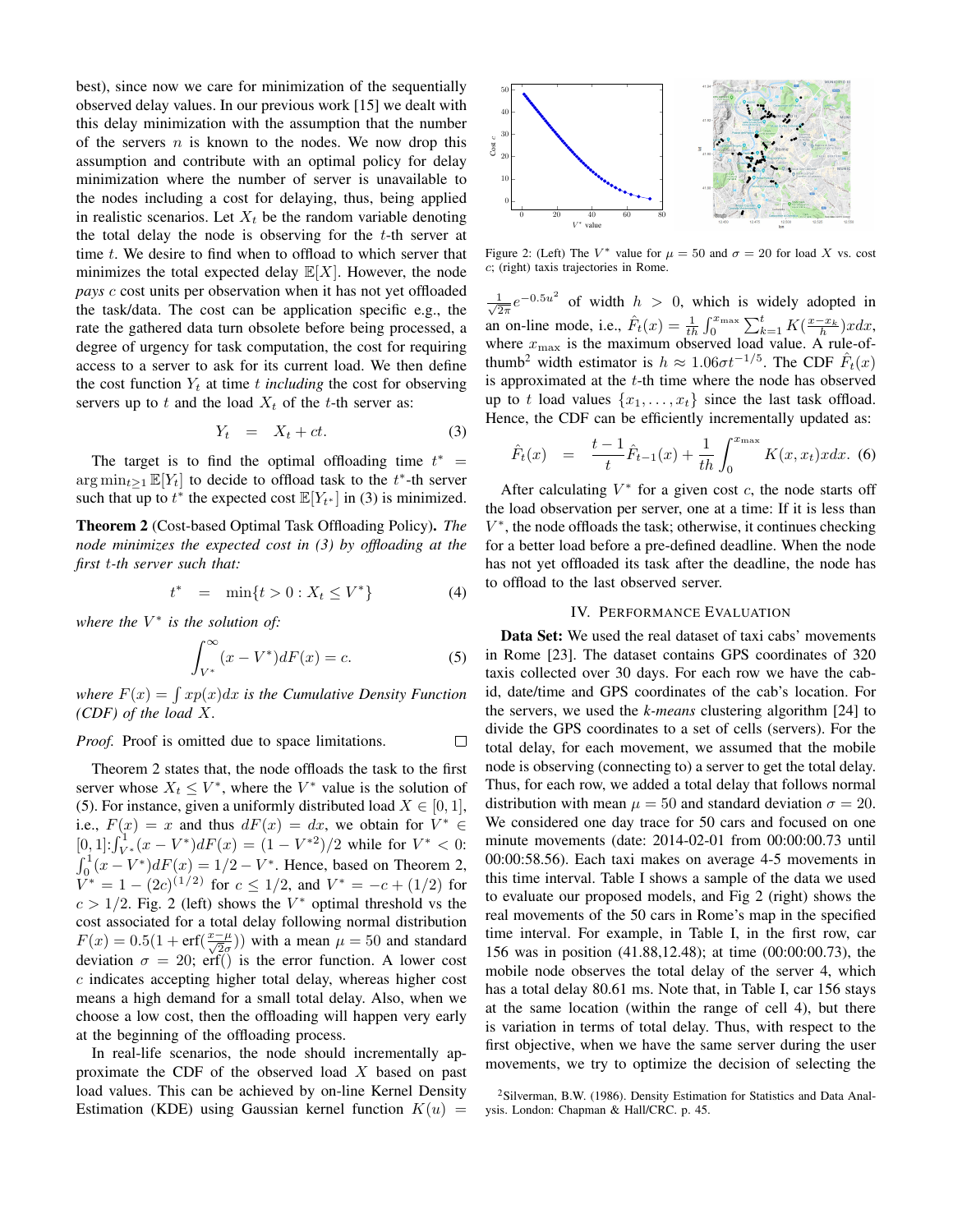Table I: Data set used in the experiment

| car id | Date                      | lat   | long  | Delay | Cell |
|--------|---------------------------|-------|-------|-------|------|
| 156    | $"2014-02-0100:00:00.73"$ | 41.88 | 12.48 | 80.61 |      |
| 156    | $"2014-02-0100:00:16.47"$ | 41.88 | 12.48 | 62.97 |      |
| 156    | "2014-02-0100:00:30.70"   | 41.88 | 12.48 | 4.53  |      |
| 156    | $"2014-02-0100:00:45.30"$ | 41.88 | 12.49 | 4.37  |      |
| 187    | $"2014-02-0100:00:01.14"$ | 41.92 | 12.46 | 70.17 |      |
| 187    | "2014-02-0100:00:16.15"   | 41.92 | 12.46 | 66.59 |      |
| 187    | "2014-02-0100:00:30.81"   | 41.92 | 12.47 | 31.65 |      |



Figure 3: Average total delay  $\mathbb{E}[X]$  and average stopping time  $\mathbb{E}[t^*]$  in a single user setting.

best time to offload, i.e., in terms of maximizing the chance of selecting the best time to start offloading. When we have high density deployment of servers, our algorithm can be also applied to maximize the probability of selecting the best server. This is applied in the second objective as well.

Performance Assessment in Single user scenario: We compare our OST-based offloading models namely BCP (Section III.B) and COT (Section III.C), respectively, with the HS model in [15], the Random selection model (Random), and the p-stochastic model (p-model) for different probabilities p. In Random, for each user, we randomly select a server to offload the task. In p-model, for each server, we assign a probability of offloading  $p \in \{0.1, 0.3, 0.5, 0.8\}$ . In each user's movements, each server has probability  $p$  of being selected for task offloading (not selected with probability  $1 - p$ ). If a server is selected, we stop the process and consider that server for offloading. If there was no server selected, we select the last server. We compare the results from all models with the ground truth, i.e., the Optimal model, in which we select the server with the minimum total delay for each user. The closer a model is to Optimal, the better the model performs in terms of the task offloading decision. We run all models on each car (user) for evaluation. In short, for each car, we select a server for offloading as suggested by each model. We then take the average total delay for all selected servers per model. 1887 (1987) (1987) (1987) (1988) (1988) (1988) (1988) (1988) (1988) (1988) (1988) (1988) (1988) (1988) (1988) (1988) (1988) (1988) (1988) (1988) (1988) (1988) (1988) (1988) (1988) (1988) (1988) (1988) (1988) (1988) (1988)

In Fig. 3, COT  $(c = 20)$  is the closest to the Optimal with average total delay  $\mathbb{E}[X]$  being 34 ms, while BCP and HS perform better than the Random and  $p$ -models. Fig. 3 also shows the average stopping time  $\mathbb{E}[t^*]$  for all models. The stopping time refers to the time at which the mobile node decides to offload. The Optimal model, on average, stopped at 33s; the p-model ( $p = 0.8$ ) stopped at the beginning of each decision period while the p-model ( $p = 0.1$ ) has the highest



Figure 4: Average total delay  $\mathbb{E}[X]$ , average stopping time  $\mathbb{E}[t^*]$ , and optimal decision thresholds  $V^*$  in the COT model with different costs  $c$ .

of the decision interval.

To examine the COT behaviour with different values of  $c$ and  $V^*$ , in Fig. 4, we show the average total delay, average stopping time and  $V^*$  values. As mentioned that low cost means accepting higher total delay and higher cost means looking for less total delay. We can see that that  $V^*$  decreases as the cost increases. When  $c = 1$ , the model accepts larger total delay as the value of  $V^*$  is very high, i.e, 73. As result, the model offloads very early and thus less stopping time. When  $c = 40$ , the  $V^*$  is very small, and thus, looking for very small total delay. In such case, the model delays its decision to find a total delay less than 9, but since, we obtain a few total delays less than 9 (based on the distribution used), the model goes with the last server. We achieve an improvement in terms of total delay when  $c \in \{10, 20\}$  with an ideal average stopping time, close to the Optimal as shown in Fig. 5 (in ascending order). That is, our models fall in the area around the *actual* optimal stopping time dictated by the Optimal.

Performance Assessment in Competitive Setting: We consider the case where many users have similar start times thus similar expected stopping times when applying our models. The users are expected to connect to the same server with high probability. We used the simmer [25] discrete simulator in R environment used recently in [26] to simulate 5G scenarios. For each user, there is a movement trajectory (extracted from the dataset) which includes the start time, the stopping time and the total delay  $X$ . We assume that the server handles up to 5 requests at a time. We evaluated all models in terms of the average Waiting Time Ratio (WTR) defined as:  $WTR = \frac{(t_E - t_S) - t_A}{t_B - t_S}$  $\frac{t_E - t_S - t_A}{t_E - t_S} * 100$ , where  $t_E$  refers to the time at which the server finished the computing task and sends the results back to the mobile node,  $t<sub>S</sub>$  is the time at which the task to be offloaded occurs. In our experiment, this time,  $t<sub>S</sub>$ , is the time where the user starts moving (starting time), and  $t_A$  is the activity time which includes searching time and the total delay  $X$ . The lower the WTR is, the less time the users need to wait for their tasks to be processed. For example, if the WTR is 50%, that implies that 50% of the total time is waiting time in the server queue. Fig. 6 shows that the HS and COT  $(c = 20)$ are almost the same with WRT 50% and are both the closest to Optimal; when  $c = 10$  in COT, HS outperforms. Fig. 5 shows that the average task offloading time (average stopping time) varies, but, in general when we obtain smaller stopping times, like in p-model ( $p = 0.8$ ) in Fig. 6 and COT ( $c = 1$ ) in Fig. 6, we achieve higher WTR. The p-model  $(p = 0.8)$ is more likely to offload at the beginning of each interval;